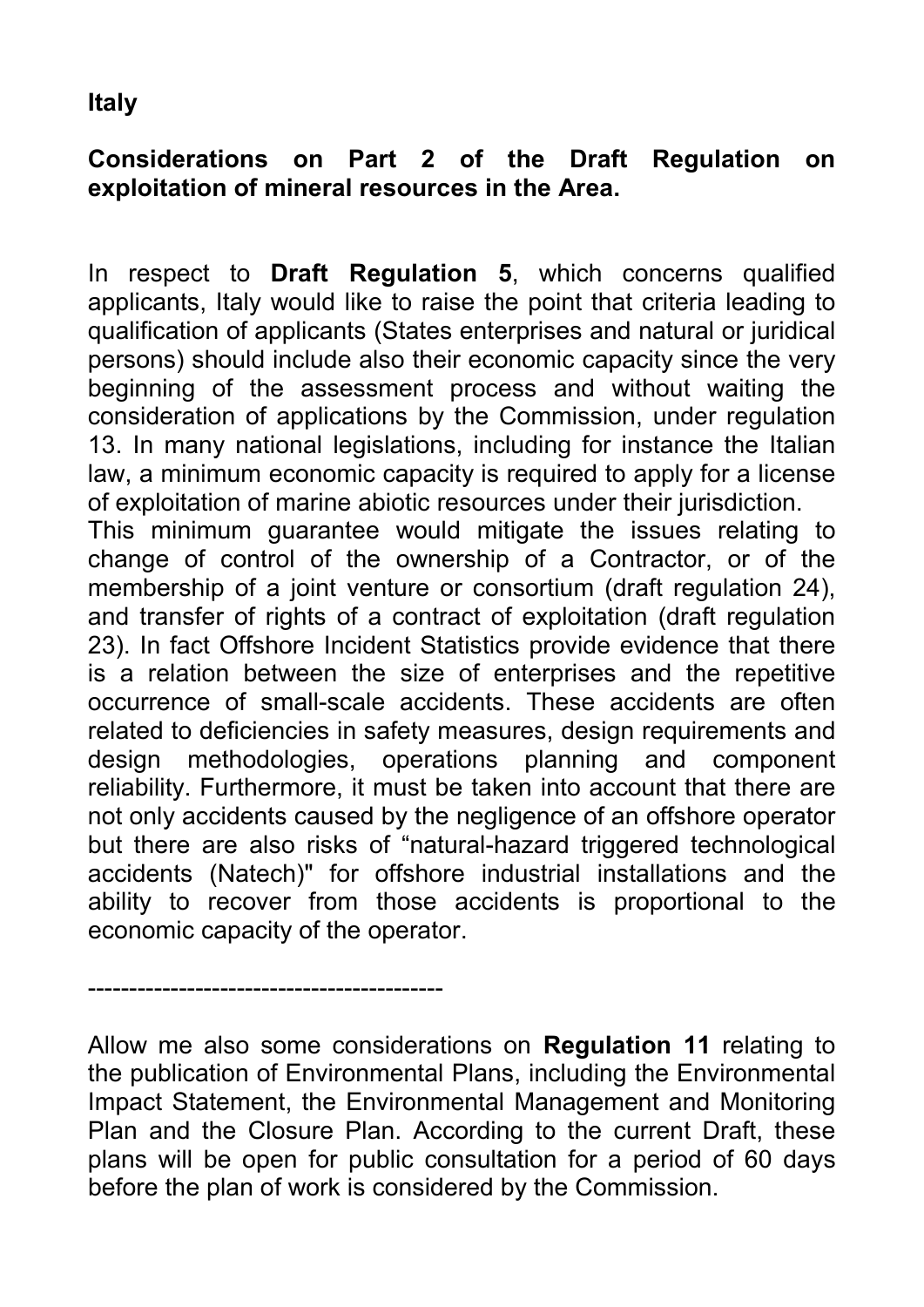This mechanism is very useful for a thorough assessment of the Environmental Plans and Italy is of the opinion that it should be made even more transparent by following the model of scientific electronic journals where the reviewing process is open to anybody who registered in the system and provides public comments on the website without necessarily been moderated by the Authority.

Belgium's proposal of three independent reviewers does resemble the traditional mechanism of peer-review which is well established in the scientific community. In analogy to such system, we suggest that the Commission, only when it is unable to provide an in-depth evaluation of a specific Environmental Plan, shall seek independent comments from experts chosen because of their significant experience or record of publications in a particular deep sea environment.

At the same time, point b) of paragraph 1 of Draft Regulation 11 indicates that the Commission should elaborate their own comments on the plan during the same commenting period of 60 days. Thus, the independent reviews will provide additional assessment of the plans to the Commission, which will remain the only authoritative organ, as under the provisions of the Convention, that can make a decision and asking for minor or major revision or rejection of the environmental plans.

This process of reviewing makes the selection of the future compositions of the Commission of crucial importance. In order to effectively pursue the objectives of the Authority in the phase of exploitation, the Commission, in its future arrangements, will have to be comprised itself by committed and independent experts on prioritized fields, such as those concerning the marine environment in its broader context.

Regarding the timeline of the reviewing process, we have to express some concerns. Basically, the Commission in merely 60 days should identify and appoint reviewers, provide comments on the plan, gather together the stakeholders' comments, ponder and evaluate all of them and make a decision.